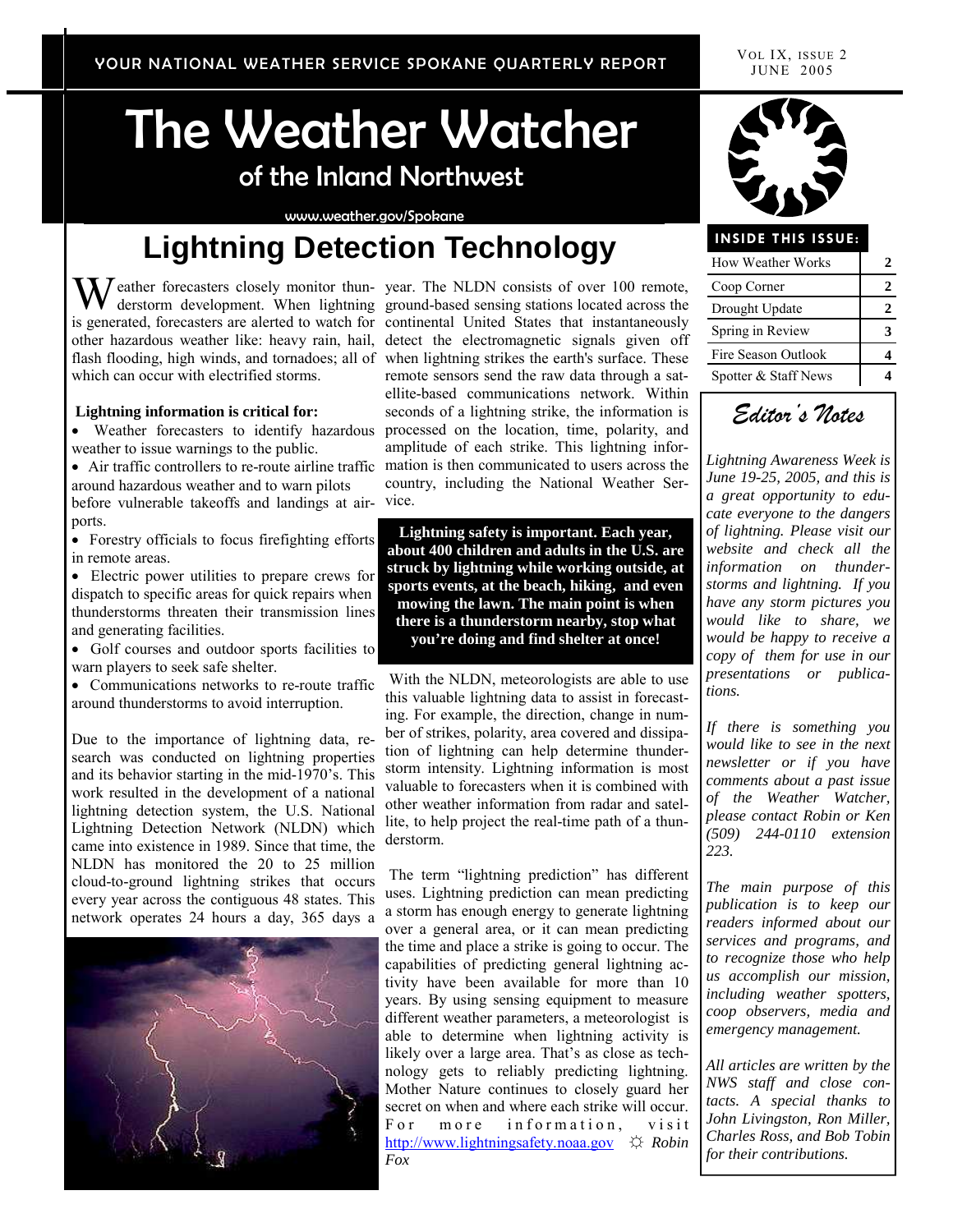### **How Weather Works—**  *THUNDERSTORMS*

The Inland Northwest gets a fair share of thunderstorms throughout the year, with the late spring and summer months favored for this type of weather. Many people are fascinated by thunder and lightning, and most everyone has a story about a scary or thrilling thunderstorm encounter. As meteorologists, we have studied the ins and outs thunderstorms, how to forecast when and where they will happen and then what type of hazards they will likely produce. It can be very exciting and challenging when we go into "severe weather mode" and issue flash flood, severe thunderstorm or tornado warnings.

 The American Meteorological Society defines **thunderstorm** as a local storm invariably produced by a cumulonimbus cloud and accompanied by lightning and thunder. It goes on to say that thunderstorms are usually of short duration and can produce wind gusts, heavy rain and sometimes hail. Thunderstorms are a unique phenomenon in nature because of the lightning that they produce.

There has been extensive research done on thunderstorms throughout the world. Popular culture has recognized some of these efforts through the movie "Twister" and the increasing coverage of "storm chasers". We have various studies and conceptual models we use when diagnosing the possibilities for thunderstorms. There is a preferred scenario for long lived "supercell" thunderstorms in eastern Washington and north Idaho. There is also a preferred pattern for the "dry thunderstorms" of July and August that can lead to significant wild fire activity.



In summary, we want to salute and thank our many volunteers, friends and cooperators who help us in our quest to accurately warn about thunderstorm threats. Thanks to our spotters who provide valuable ground truth. Thanks to our friends in the media, our partners in the Emergency Alert System (EAS), who pass on our critical information quickly and accurately. And thanks to the state, county and local government officials, also our partners in the EAS, who ensure their communities are prepared and then respond. ☼ *John Livingston*

#### **Coop Corner**



R ecognizing more than 43 years of service to America, the National Oceanic and Atmospheric Administration's (NOAA) National Weather Service has named Harrington, Washington, resident Eugene Cronrath as a recipient of the agency's **Thomas Jefferson Award** for outstanding service in the Cooperative Weather Observer Program. The award is the agency's most prestigious award and only 11 were awarded in 2004 to deserving cooperative weather observers in the country. His accurate and timely weather reports have played a critical role in defining the climate and rainfall patterns of Lincoln County, and supported the National Weather Service forecasting and warning programs in the Columbia Basin of Washington. Meteorologist-In-Charge John Livingston presented Mr. Cronrath his award at a May 24th ceremony at Harrington City Hall. ☼ *John Livingston*

### **Drought Update**

 $A$  nd the million dollar question is... Has the wet weather this spring been enough to turn the drought around across the region? Well that depends. For many dry land farmers that rely on spring rainfall for their crops, this wet spring has been very beneficial. Yet a couple of wet spring months cannot make up for an entire winter's snow pack. Since the mountain snow pack feeds our rivers and streams throughout the summer, the lack of snow pack will have an impact on river levels all summer long and into next fall. We are already seeing rivers and streams at record low levels. This will have direct impacts on many water users who have water rights on area rivers and streams. There may also be fish and wildlife impacts due to the drought this summer. For information on the drought check out our web page or see the State of Washington drought page at:

http://www.ecy.wa.gov/programs/wr/drought/ 2005/drthm.html ☼ *Charles Ross*

#### **NWS Spokane**

**Meteorologist In Charge**  John Livingston

**Administrative Assistant**  Meg Layh

**Warning Coordination Meteorologist**  Ken Holmes

**Science Operations Officer**  Ron Miller

**Data Acquisition Program Manager**  Robert Bonner

**Service Hydrologist**  Charles Ross

**Information Technology Officer**  Todd Carter

**Lead Forecasters** Jon Fox Claudia Cox Robin Fox Matt Fugazzi Bob Tobin

**General Forecasters**  Tracy Cox Rocco Pelatti Paul Bos Todd Lericos John Werner Laurie Koch

**Hydro-Meteorological Technicians & Intern**  Stan Savoy Milt Maas Verne Ballard Jeffrey Coté

**Electronic System Analyst**  Dwight Williams

**Electronic Technicians**  Paul Kozan Robert Sumpter

**Facilities Technician**  Mike Belarde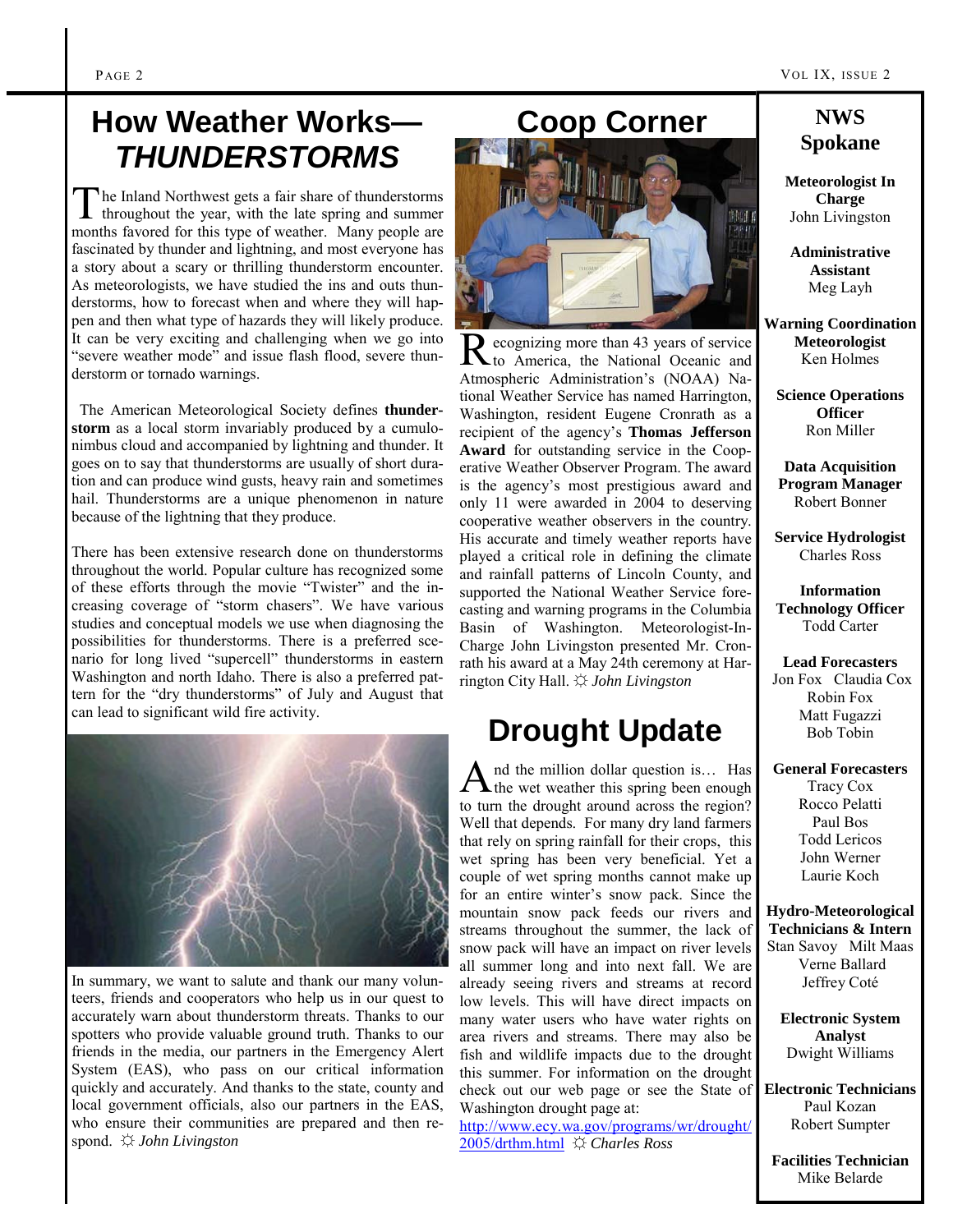### **Spring in Review– Drought Relief**

fter a very dry winter in the Northwest, with near record-low snow packs, there was little hope of averting drought conditions. February was one of the driest on record, and planning for drought mitigation was already well underway.

**March** began on much the same note: dry and mild. The first half warmer than usual. The storm door finally opened on the  $16<sup>th</sup>$ with a wet and windy Pacific storm. Winds gusted to 55 mph at quent, was on the low side. Temperatures were well below nortion for March. However, the east slopes of the Cascades re-the month, bringing more spring-like weather to the area. Temmained dry as westerly winds continued to keep them shadowed by the Cascades. By the end of the month, Wenatchee had re-Spokane and Lewiston at 65% and 75% respectively.

| <b>Spring Weather Statistics</b> |         |         |            |              |  |
|----------------------------------|---------|---------|------------|--------------|--|
| <b>Wenatchee Airport</b>         | Mar     | Apr     | May        | <b>Total</b> |  |
| Avg High Temp                    | 57.2    | 62.9    | 72.7       | 64.3         |  |
| Departure from Norm              | $+3.6$  | 0.0     | $+0.7$     | $+1.4$       |  |
| Avg Low Temp                     | 36.6    | 41.1    | 50.7       | 42.8         |  |
| Departure from Norm              | $+3.0$  | $+1.1$  | $+3.4$     | $+2.5$       |  |
| <b>Total Precip</b>              | 0.21    | 0.05    | 0.77       | 1.03         |  |
| Departure from Norm              | $-0.47$ | $-0.42$ | $+0.16$    | $-0.73$      |  |
| <b>Lewiston Airport</b>          | Mar     | Apr     | <b>May</b> | <b>Total</b> |  |
| Avg High Temp                    | 58.6    | 63.5    | 71.5       | 64.5         |  |
| Departure from Norm              | $+4.8$  | $+1.9$  | $+1.5$     | $+2.7$       |  |
| Avg Low Temp                     | 37.1    | 41.3    | 49.4       | 42.6         |  |
| Departure from Norm              | $+1.5$  | $+0.7$  | $+2.4$     | $+1.5$       |  |
| <b>Total Precip</b>              | 1.05    | 1.53    | 3.22       | 5.80         |  |
| Departure from Norm              | $-0.07$ | $+0.22$ | $+1.66$    | $+1.81$      |  |
| <b>Spokane Airport</b>           | Mar     | Apr     | <b>May</b> | <b>Total</b> |  |
| Avg High Temp                    | 51.8    | 58.5    | 66.6       | 59.0         |  |
| Departure from Norm              | $+3.2$  | $+1.0$  | $+0.4$     | $+1.5$       |  |
| Avg Low Temp                     | 31.8    | 37.5    | 46.9       | 38.7         |  |
| Departure from Norm              | $+1.4$  | $+2.0$  | $+4.3$     | $+2.6$       |  |
| <b>Total Precip</b>              | 2.03    | 0.79    | 3.58       | 6.40         |  |
| Departure from Norm              | $+0.50$ | $-0.49$ | $+1.98$    | $+1.99$      |  |
| <b>Total Snow</b>                | 2.9     | T       | T          | 2.9          |  |
| Departure from Norm              | $-1.1$  | $-1.0$  | 0.0        | $-2.1$       |  |

Answer: In a spark of lightning, temperatures can soar to about 50,000° F which is hotter than the Sun!

of the month saw little if any precipitation and every day was **April** saw a continuation of the cool and unsettled weather for the the Spokane airport as many sites received one to two tenths of an mal on the  $12<sup>th</sup>$  and  $13<sup>th</sup>$  as a cold Pacific system slowly tracked inch of rain. The weather pattern remained stormy for the rest of across the area. Lewiston reached only  $48^\circ$  on the  $13^\text{th}$ , which set the month. Most locations in extreme eastern Washington and the a record for the coldest daytime temperature ever on that date. Idaho Panhandle wound up with near to above normal precipita- High pressure finally built over the western U.S. in latter half of ceived only 54% of their normal precipitation for the winter, with lived. A mainly dry cold front dropped temperatures back into the first half of the month. The rainfall during this period, while freperatures warmed into the 70s and even a few lower 80s by the  $26<sup>th</sup>$ . But as is usually the case in spring, the warm spell was short 50s and 60s for the end of the month. The drought conditions hadn't improved much. Wenatchee now had only 50% of their normal precipitation, Spokane remained steady at 65%, and Lewiston improved slightly to 82%.



**May** is typically a wet month for the Inland Northwest. In fact, it's the wettest month of year for Lewiston, and this year didn't disappoint. During most of May, several large and slow moving Pacific storms affected the North-

west. These storms often produced broad swaths of rain which moved into our area from the south. The period of the  $6<sup>th</sup>$  through the  $10<sup>th</sup>$  was very wet. On the  $6<sup>th</sup>$  a southern band of rain collided with a system moving down from Canada. Widespread heavy rain fell over most of the area east of Moses Lake. Flooding was reported in the southern Idaho Panhandle. On the night of the  $9<sup>th</sup>$ , another heavy band of rain moved up from the south, dousing the Columbia Basin with one to three inches of rain! Flooding occurred in Lincoln and Chelan counties, as well as in the southern Panhandle again. The wet weather finally came to an end, just in time for the Memorial Day weekend. Temperatures quickly jumped into the 80s for the first time on the Friday of the holiday weekend, and reached the lower 90s in some locations. The warm weather continued through Monday before temperatures returned to more normal readings.

When it was all over, Spokane had its  $4<sup>th</sup>$  wettest May ever. Interestingly, last year was the third wettest ever. The difference was that most of the rain last year fell on one day, while this year it was spread throughout the month. For Lewiston, it was the  $6<sup>th</sup>$ wettest May ever, while in Wenatchee it was  $11<sup>th</sup>$  on the list of wettest May's. Even so, the rains in May did little to help the drought in the Cascades. Wenatchee had still only received 56% of its normal precipitation for the season. Spokane now had 84% of its seasonal precipitation, and Lewiston was now above normal with 103%. Now prepare for a hot and dry summer, as the long range outlook for June through September in the Inland Northwest calls for a greater percentage of above normal temperatures and seasonal precipitation. ☼ *Ron Miller*

**Please call the NWS with spotter reports at (509) 244-0435 or 1-800-483-4532**